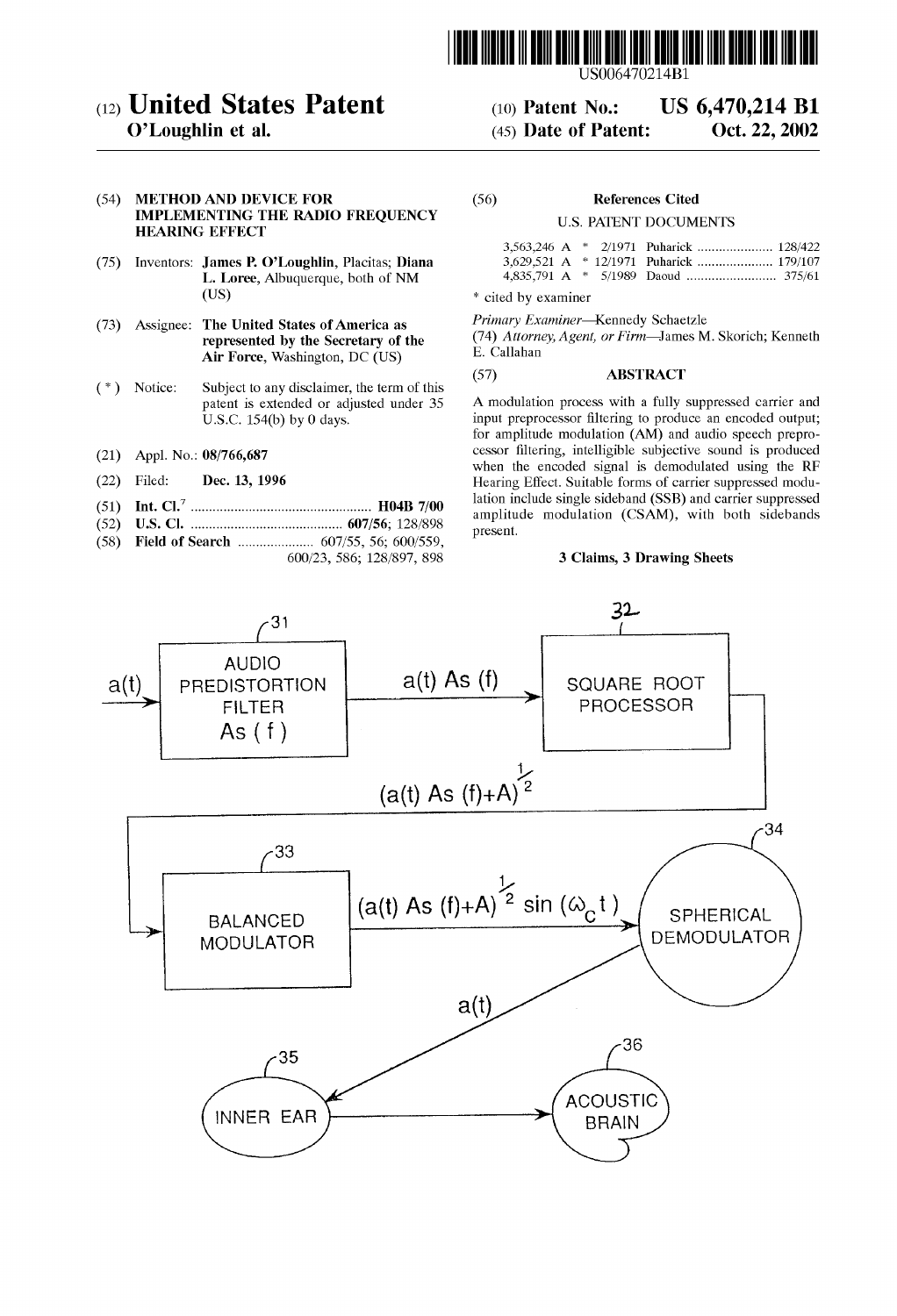

FIG. 1



SPHERICAL RF / ACOUSTIC TRANSDUCER

**FIG. 2**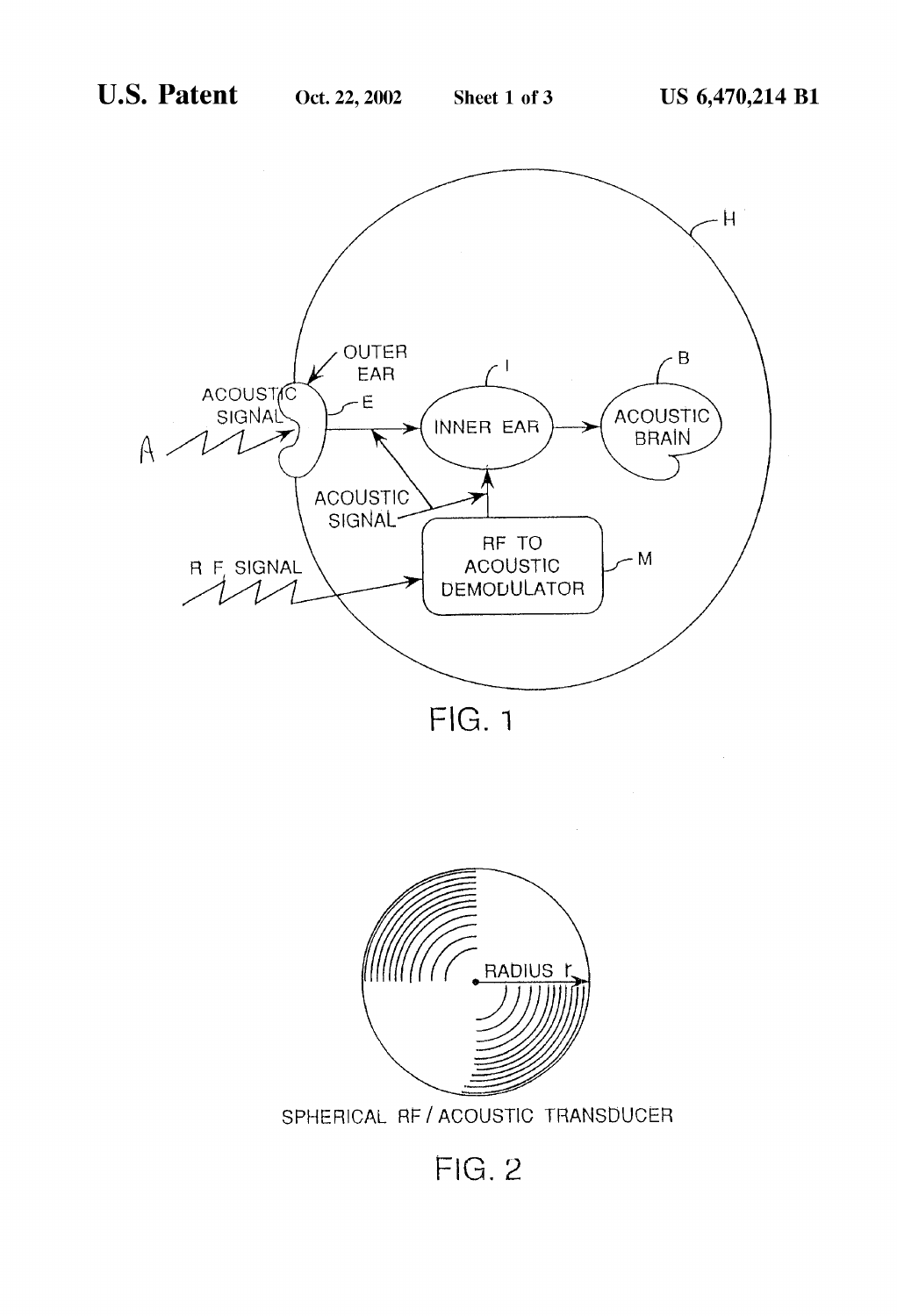

 $FIG. 3$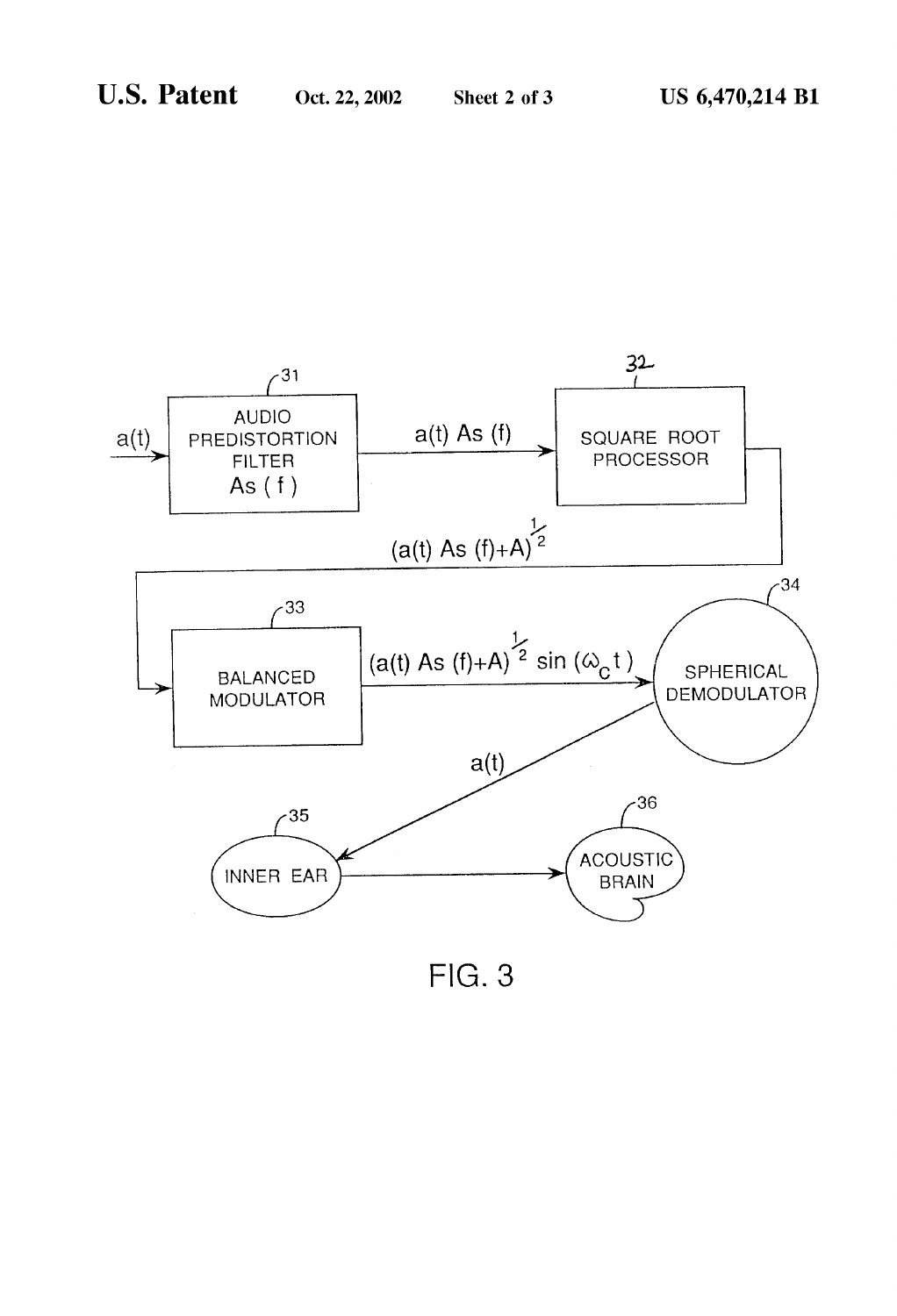

 $FIG. 4$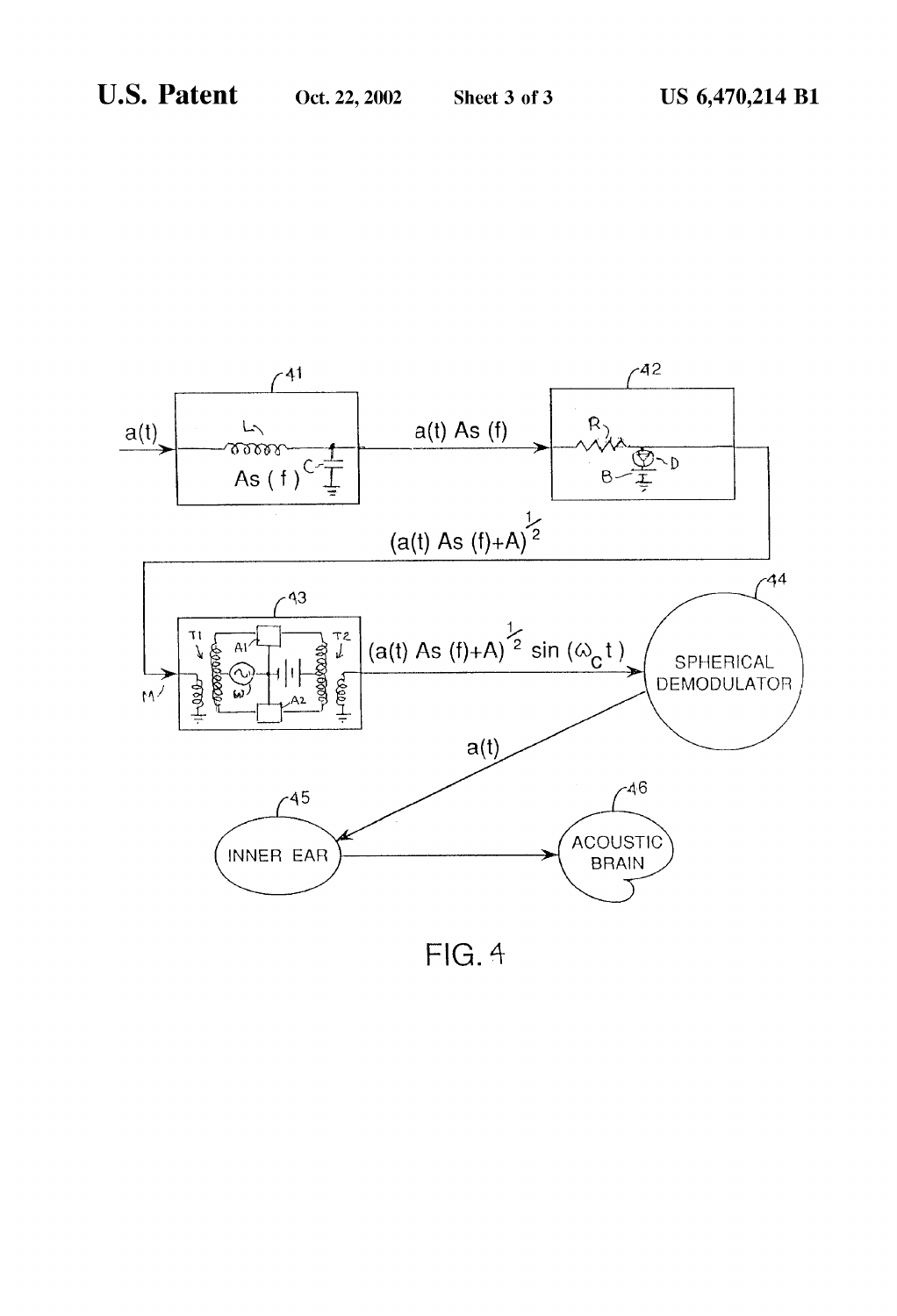5

25

35

30

50

60

65

## METHOD AND DEVICE FOR IMPLEMENTING THE RADIO FREQUENCY **HEARING EFFECT**

#### STATEMENT OF GOVERNMENT INTEREST

The invention described herein may be manufactured and used by or for the Government for governmental purposes without the payment of any royalty thereon.

#### BACKGROUND OF THE INVENTION

This invention relates to the modulating of signals on carriers, which are transmitted and the Signals intelligibly recovered, and more particularly, to the modulation of speech on a carrier and the intelligible recover of the speech 15 by means of the Radio Frequency Hearing Effect.

The Radio Frequency ("RF") Hearing Effect was first noticed during World War II as a subjective "click" produced by a pulsed radar signal when the transmitted power is above a "threshold" level. Below the threshold level, the click  $20$ cannot be heard.

The discovery of the Radio Frequency Hearing Effect suggested that a pulsed RF carrier could be encoded with an amplitude modulated ("AM") envelope. In one approach to pulsed carrier modulation, it was assumed that the "click" of the pulsed carrier was similar to a data Sample and could be used to synthesize both simple and complex tones such as speech. Although pulsed carrier modulation can induce a subjective sensation for simple tones, it severely distorts the complex waveforms of speech, as has been confirmed experimentally.

The presence of this kind of distortion has prevented the click process for the encoding of intelligible speech. An example is provided by AM Sampled data modulation.

Upon demodulation the perceived speech Signal has Some of the envelope characteristics of an audio signal. Conse quently a message can be recognized as speech when a listener is preadvised that speech has been sent. However, if the listener does not know the content of the message, the 40 audio signal is unintelligible.

The attempt to use the click process to encode speech has been based on the assumption that if simple tones can be encoded, speech can be encoded as well, but this is not so.

perceived as a tone whereas the Same degree of distortion applied to speech renders it unintelligible.

#### SUMMARY OF THE INVENTION

In accomplishing the foregoing and related object the invention uses a. modulation process with a fully suppressed carrier and pre-processor filtering of the input to produce an encoded output. Where amplitude modulation (AM) is employed and the pre-processor filtering is of audio speech  $_{55}$ input, intelligible Subjective Sound is produced when the encoded signal is demodulated by means of the RF Hearing Effect. Suitable forms of carrier Suppressed modulation include single sideband (SSB) and carrier suppressed amplitude modulation (CSAM), with both sidebands present.

The invention further provides for analysis of the RF hearing phenomena based on an RF to acoustic transducer model. Analysis of the model Suggests a new modulation process which permits the RF Hearing Effect to be used following the transmission of encoded speech.<br>In accordance with one aspect of the invention the pre-

processing of an input speech signal takes place with a filter

that de-emphasizes the high frequency content of the input speech signal. The de-emphasis can provide a signal reduction of about 40 dB (decibels) per decade. Further process ing of the Speech Signal then takes place by adding a bias level and taking a root of the predistorted waveform. The

resultant signal is used to modulated an RF carrier in the AM fully suppressed carrier mode, with single or double sidebands.

The modulated RF signal is demodulated by an RF to  $10$  acoustic demodulator that produces an intelligible acoustic replication of the original input speech.

The RF Hearing Effect is explained and analyzed as a thermal to acoustic demodulating process. Energy absorp tion in a medium, Such as the head, causes mechanical expansion and contraction, and thus an acoustic signal.

When the expansion and contraction take place in the head of an animal, the acoustic signal is passed by conduction to the inner ear where it is further processed as if it were an acoustic signal from the outer ear.

The RF to Acoustic Demodulator thus has characteristics which permit the conversion of the RF energy input to an acoustic output.

Accordingly, it is an object of the invention to provide a novel technique for the intelligible encoding of signals. A related object is to provide for the intelligible encoding of speech.

Another object of the invention is to make use of the Radio Frequency ("RF") Hearing Effect in the intelligible demodulation of encoded signals, including speech.

Still another object of the invention is to suitably encode a pulsed RF carrier with an amplitude modulated ("AM") envelope such that the modulation will be intelligibly demodulated by means of the RF Hearing Effect. A related object is to permit a message to be identified and understood as Speech when a listener does not know beforehand that the message is speech.

Other aspects of the invention will become apparent after considering several illustrative embodiments, taken in conjunction with the drawings.

#### DESCRIPTION OF THE DRAWINGS

A simple tone can contain several distortions and still be  $45$  Demodulation Process making use of the Radio Frequency FIG. 1 is a block diagram model of RF to Acoustic ("RF") Hearing Effect;

> FIG. 2 is a spherical demodulator and radiator having a specific acoustic impedance for demodulation using the RF Hearing Effect;

> FIG. 3 is a diagram illustrating the overall process and constituents of the invention; and

> FIG. 4 is an illustrative circuit and wiring diagram for the components of FIG. 3.

#### DETAINED DESCRIPTION OF THE PREFERRED EMBODIMENT

With reference to the drawings, FIG. 1 illustrates the RF to acoustic demodulation process of the invention. Ordi narily and acoustic signal A reaches the outer ear E of the head H and traverses first to the inner ear I and then to the acoustic receptors of the brain B. A modulated RF signal, provided by the mass M of the brain, and is approximated, as shown in FIG. 2, by a sphere S of radius r in the head H. The radius r of the sphere S is about 7 cm to make the sphere S equivalent to about the volume of the brain B. It will be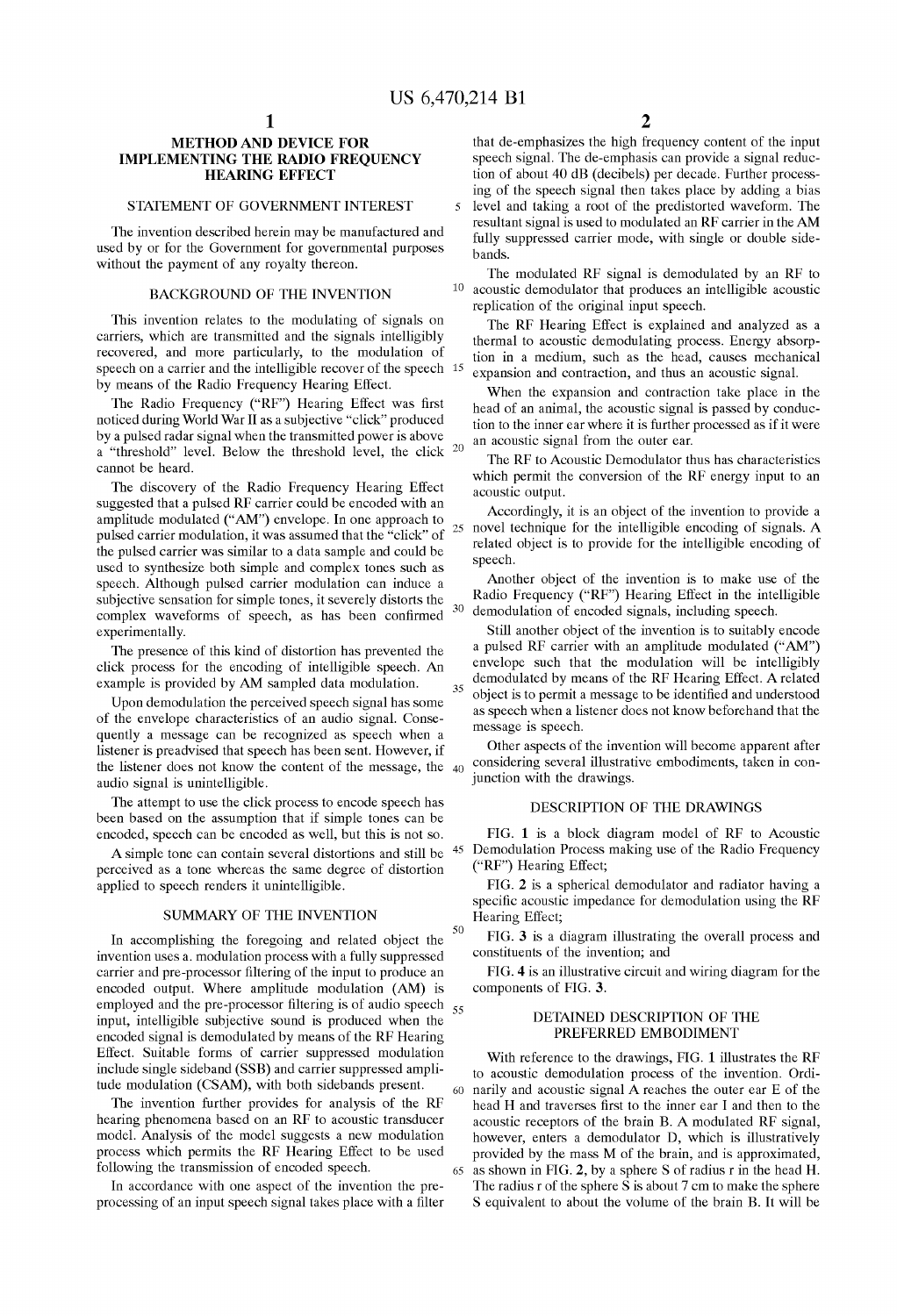15

60

appreciated that where the demodulator D, which can be an external component, is not employed with the acoustic receptors of the brain B, it can have other forms.

The sphere S, or its equivalent ellipsoid or similar solid, absorbs RF power which causes an increase in temperature <sup>5</sup> that in turn causes an expansion and contraction which results in an acoustic wave. As a first approximation, it is assumed that the RF power is absorbed uniformly in the brain. Where the demodulator D is external to the brain B. brain. Where the demodulator D is external to the brain B, the medium and/or RF carrier frequency can be selected to  $10$  change in volume. The change in volume is related to the assure sufficiently uniform absorption.

For the modulated RF signal of FIG. 1, the power absorbed in the sphere S is proportional to the power waveform of the modulated RF signal. The absorption rate<br>is characterized quantitatively in terms of the SAR (Specific Absorption Rate) in the units of absorbed watts per kilogram per incident watt per Square centimeter.

The temperature of the sphere S is taken as following the integrated heat input from the power waveform, i.e. the  $_{20}$ process is approximated as being adiabatic, at least for short term intervals on the order of a few minutes.

The radial expansion of the Sphere follows temperature and is converted to sound pressure,  $p(t)$ , determined by the acoustic impedance  $(Z<sub>s</sub>)$  of the sphere, as indicated in equation (1), below. radial velocity (U<sub>r</sub>) multiplied by the real part of the specific  $25$ 

$$
Z_s = \rho_o c(jkr)/(1+jkr) = \rho_o c \; jf/f_c/(1+jf/f_c) \tag{1}
$$

Where:

 $p_e$ =density, 1000 kg/m<sup>3</sup> for water

c=speed of sound, 1560 m/s, in water  $@ 37^{\circ}$  C.

k=wave number,  $2\pi$ /wavelength

r=Sphere radius, in meters (m)

f=audio frequency

f<sub>-</sub>=lower cutoff break frequency, = $c/(2 \pi r)$ 

j=the 90 degree phase-shift operator.

The Specific acoustic impedance for a sphere of 7 cm 40 radius, on the order of the size of the brain, has a lower cut-off break frequency of about 3,547 Hertz (Hz) for the parameters given for equation (1). The essential frequency range of speech is about 300 to 3000 Hz, i.e., below the cut-off frequency. It is therefore the Real part  $(R_c)$  of  $Z_s$  45 times the radial particle velocity (U) which determines the sound pressure,  $p(t)$ . The real part of  $Z<sub>s</sub>$  is given by equation  $(1a)$ , below:

$$
R_e(Z_s) = \rho_o c (f/f_c)^2 / (1 + (f/f_c)^2)
$$
\n(1a) 50

In the speech spectrum, which is below the brain cut-off frequency, the sphere S is an acoustic filter which "rolls off", i.e. decreases in amplitude at -40 dB per decade with  $\alpha$  decreasing frequency. In addition to any other demodulation  $\frac{55}{100}$ processes to be analyzed below, the filter characteristics of the sphere will modify the acoustic signal with a 40 dB per decade slope in favor of the high frequencies.

#### Results for an AM Modulated Single Tone

An RF carrier with amplitude  $A_c$  at frequency  $\omega_c$  is AM modulated 100 percent with a single tone audio signal at frequency  $\omega_a$ . The voltage (time) equation of this modulated signal is given by equation  $(2)$ , below:

$$
V(t) = A_c \sin(\omega_c t) (1 + \sin(\omega_a t))
$$
\n<sup>(2)</sup>

The power signal is  $V(t)^2$  as given by equation (3), below:

$$
P(t) = A_c^2 \left[ \frac{3}{4} + \sin(\omega_a t) - \frac{1}{4} \cos(2\omega_a t) - \frac{3}{4} \cos(2\omega_c t) - \cos(2\omega_c t) \sin(\omega_a t) + \frac{1}{4} \cos(2\omega_c t) \cos(2\omega_a t) \right]
$$
(3)

To find the energy absorbed in the sphere, the time coefficient, K. The result is divided by the specific heat, SH, to obtain the temperature of the Sphere and then multiplied by the volume expansion coefficient, Mv to obtain the change in radius by equation (4), below:

$$
dV/V = 3dr/r \tag{4}
$$

To obtain the amplitude of the radius change, there is multiplication by the radius and division by three. The rms radial surface velocity,  $U_r$  is determined by multiplying the time derivative by r and dividing by  $2^{1/2}$ . The result,  $\overline{U}_r$ , is proportional to the power function, P(t) in equation (5), below.

$$
U_r = 0.3535P(t)rKM_v/(3SH)
$$
\n(5)

The acoustic pressure,  $p(t)$ , is given in equation (6), below, as the result of multiplying equation (5) by the Real part of the specific acoustic impedance,  $R_e(1)$ .

$$
p(t)=R_e\{Z_sU_r\}=R_e(Z_s)U_r\tag{6}.
$$

The SPL (Sound Pressure Level), in acoustic dB, is approximated as 20 log[ $p(t)/2E-5$ ]. The standard acoustic reference level of 2E-5 Newtons per square meter is based on a signal in air; however, the head has a water-like consistency. Therefore, the subjective level in acoustic dB is only approximate, but Sufficient for first order accuracy.

equation (3) has two terms as shown in equation (7), below, which are in the hearing range. In a single tone case the incident RF power,  $P(t)$ , from equation (3) has two terms as shown in equation (7), below,

$$
\sin(\omega_a t) - \frac{1}{4} \cos(2\omega_a t) \tag{7}
$$

This is converted to the acoustic pressure wave, p(t), by multiplying by the Specific acoustic impedance calculated at the two frequencies. Therefore, the resulting pressure wave as indicated in equation (8), below, becomes

$$
p(t) = C[Z_s(\omega_a)\sin(\omega_a t) - \frac{1}{4}Z_s(2\omega_a)\cos(2\omega_a t)]
$$
\n(8)

The result is an audio frequency and a second harmonic at about  $\frac{1}{4}$  amplitude. Thus using an RF carrier, AM modulated by a single tone, the pressure wave audio signal will consist of the audio tone and a second harmonic at about -6 dB, if the Specific acoustic impedances at the two frequencies are the same. However, from equation (1) the break frequency of a model 7 cm sphere is 3.547 Hz. Most of the Speech spectrum is below this frequency therefore the specific acoustic impedance is reactive and the real component is given by equation (8a), below:

$$
R_e\{Z_s(f)\} = \rho_o c(f/f_c)^2 / (1 + (f/f_c)^2)
$$
\n(8a)

65 then the boost begins to fall back to 0 dB. However, for most Below the cutoff frequency the real part of the impedance varies as the Square of the frequency or gives a boost of 40 dB per decade. Therefore, if the input modulation signal is 1 kHz, the second harmonic will have a boost of about 4 time in amplitude, or 12 dB, due to the variation of the real part of the specific acoustic impedance with frequency. So the second harmonic pressure term in equation (8) is actually four times the power or 6 dB higher than the fundamental term. If the second harmonic falls above the cutoff frequency of the Speech spectrum there is a Sever distortion and Strong boost of the high frequency distortion components.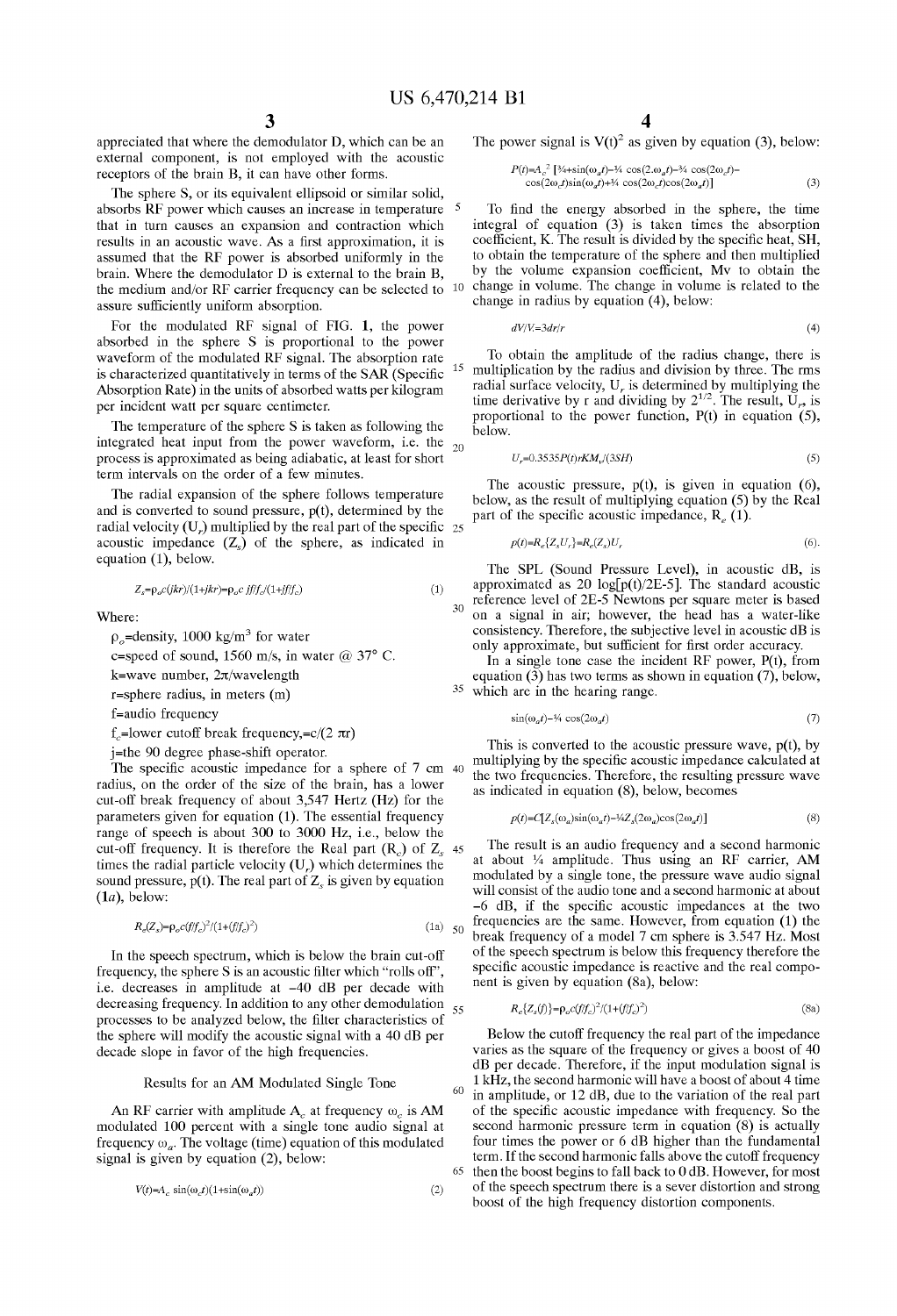$\leq$ 

25

 $20$ 

45

50

65

## Results for Two Tone AM Modulation Analysis

Because of the distortion attending single tone modulation, predistortion of the modulation could be attempted Such that the resulting demodulated pressure wave will not contain harmonic distortion. This will not work, however, because of the non-linear cross-products of two tone modulation are quite different from Single tone modu lation as shown below.

Nevertheless, two-tone modulation distortion provides an exist for the decision of a corrective process for a complex  $10$ insight for the design of a corrective process for a complex modulation signal such as speech. The nature of the distortion is defined in terms of relative amplitudes and frequencies.

Equation (8a) is that of an AM modulated carrier for the two-tone case where  $\omega_{a1}$  and  $\omega_{a2}$  are of equal amplitude and <sup>15</sup> together modulate the carrier to a maximum peak value of 100 percent. The total modulated RF signal is given by equation (8b), below:

$$
V(t) = A_c \sin(\omega_c t) \left[ 1 + \frac{1}{2} \sin(\omega_{a1} t) + \frac{1}{2} \sin(\omega_{a2} t) \right] \tag{8b}
$$

The square of (8b) is the power signal, which has the same form as the particle velocity,  $U_r(t)$ , of equation (9), below.

From the square of (8b) the following frequencies and relative amplitudes are obtained for the particle Velocity wave,  $U_r(t)$ , which are in the audio range;

$$
U_r(t) = C[\sin(\omega_{a1}t) + \sin(\omega_{a2}t) + \frac{1}{4}\cos((\omega_{a1} - \omega_{a2})t) + \frac{1}{4}\cos((\omega_{a1} + \omega_{a2}t)t) - \frac{1}{8}\cos(2\omega_{a1}t)] - \frac{1}{8}\cos(2\omega_{a2}t)]
$$
(9)

If the frequencies in equation (9) are below the cut-off frequency, the impedance boost correction will result in a preSSure wave with relative amplitudes given in equation (9a), below:

$$
p(t) = C^{\dagger}[\sin(\omega_{a1}t) + b^2 \sin(\omega_{a2}t) + (1 - b^2)/4 \cos((\omega_{a1} - \omega_{a2})t) + (1 + b^2)/4 \cos((\omega_{a1} + \omega_{a2})t) - \frac{1}{2} \cos(2\omega_{a1}t) - b^2/2 \cos(2\omega_{a2}t) \tag{9a}
$$

where:  $b=\omega_{a2}/\omega_{a1}$  and  $\omega_{a2}>\omega_{a1}$ .<br>Equation (9a) contains a correction factor, b, for the specific acoustic impedance variation with frequency. The first two terms of (9a) are the two tones: of the input modulation with the relative amplitudes modified by the impedance correction factor. The other terms are the distortion cross products which are quite different from the single line distortion case. In addition to the second harmonics, there are sum and difference frequencies. From this two-tone analysis it is obvious that more complex multiple tone modulations, such as speech, will be severely distorted with even more complicated cross-product and sum and difference components. This is not unexpected since the process which creates the distortion is nonlinear. This leads to the conclusion that a simple passive predistortion filter will not work on a speech signal modulated on an RF carrier by a convention AM process, because the distortion is a function of the signal by a nonlinear process.

However, the serious distortion problem can be overcome by means of the invention which exploits the characteristics of a different type of RF modulation process in addition to 55<br>special signal processing.

#### AM Modulation with Fully Suppressed Carrier for the Intelligible Encoding of Speech by the Invention for Compatibility with the RF Hearing Phenomena

The equation for AM modulation with a fully suppressed carrier is given by equation (10), below:

$$
V(t) = a(t)\sin(\omega_c t) \tag{10}
$$

This modulation is commonly accomplished in hardware by means of a circuit known as a balanced modulator, as disclosed, for example in "Radio Engineering", Frederick E. Terman, p.481–3, McGraw-Hill, 1947.<br>The power signal has the same form as the particle

velocity signal which is obtained from the square of equation (10) as shown in equation (11), below:

$$
P(t) = C U_r = a(t)^2 / 2 - (a(t)^2 / 2) \cos(2\omega_x t)
$$
\n(11)

From inspection of equations (10) and (11) it is seen that, if the input audio signal,  $a(t)$ , is pre-processed by taking the square root and then modulating the carrier, the audio term in the particle Velocity equation will be an exact, undistorted, replication of the input audio signal. Since the audio signal from a microphone is bipolar, it must be modified by adding a very low frequency (essential d.c.) bias term, A, such that the resultant sum,  $[a(t)+A]>0.0$ , is always positive. This is necessary in order to insure a real square root. The use of a custom digital speech processor implements the addition of the term A, i.e. as shown in equation  $(10^*)$ , below:

$$
V(t) = (a(t) + A)^{1/2} \sin(\omega_c t) \tag{10*}
$$

The pressure wave is given by equation  $(11^*)$ , below:

#### $p(t)=C U_r = A/2 + a(t)/2 - (a(t)/2)\cos(2\omega_c t) - (A/2)\cos(2\omega_c t)$  $(11*)$

35 therefore will not distort or interfere with the audio range Signal, a(t). When the second term of the pressure wave of equation  $(11^*)$  is processed through the specific acoustic impedance it will result in the replication of the input audio signal but will be modified by the filter characteris of the specific acoustic impedance,  $R_e\{Z_s(f)\}\)$ , as given in equation (8a). The first term of equation  $(11^*)$  is the d.c. bias, which is added to obtain a real Square root; it will not be audible or cause distortion. The third and fourth terms of  $(11^*)$  are a.c. terms at twice the carrier frequency and

40 Since the filter characteristic of equation (7) is a linear process in amplitude, the audio input can be predistorted before the modulation is applied to the carrier and then the pressure or wound wave audio signal, which is the result of the velocity wave times the impedance function,  $R_2\{Z_{\alpha}(f)\}\,$ , will be the true replication of the original input audio signal.

A diagram illustrating the overall system 30 and process of the invention is shown in FIG. 3. Then input signal  $a(t)$ is applied to an Audio Predistortion Filter 31 with a filter function As(f) to produce a signal a(t)As(f), which is applied<br>to a Square Root Processor 32, providing an output=( $a(t)$ As  $(f)+A$ <sup>1/2</sup>, which goes to a balanced modulator 33. The modulation process known as Suppressed carrier, produces a double sideband output=(a(t)As(f)+A)<sup>1/2</sup> sin( $\omega_c$ t), where  $\omega_c$ is the carrier frequency. If one of the Sidebands and the carrier are suppressed (not shown) the result is single sideband (SSB) modulation and will function in the same manner discussed above for the purposes of implementing the invention. However, the AM double sideband suppressed carrier as described is more easily implemented.

60 receptors in the brain 36. The output of the balanced modulator is applied to a spherical demodulator 34, which recovers the input signal a(t) that is applied to the inner ear 35 and then to the acoustic

The various components 31-33 of FIG. 3 are easily implemented as shown, for example by the corresponding components 41-42 in FIG. 4, where the Filter 41 can take the form of a low pass filter, Such as a constant-K filter formed by series inductor L and a shunt capacitor C. Other low-pass filters are shown, for example, in the ITT Federal Handbook, 4th Ed., 1949. As a result the filter output is